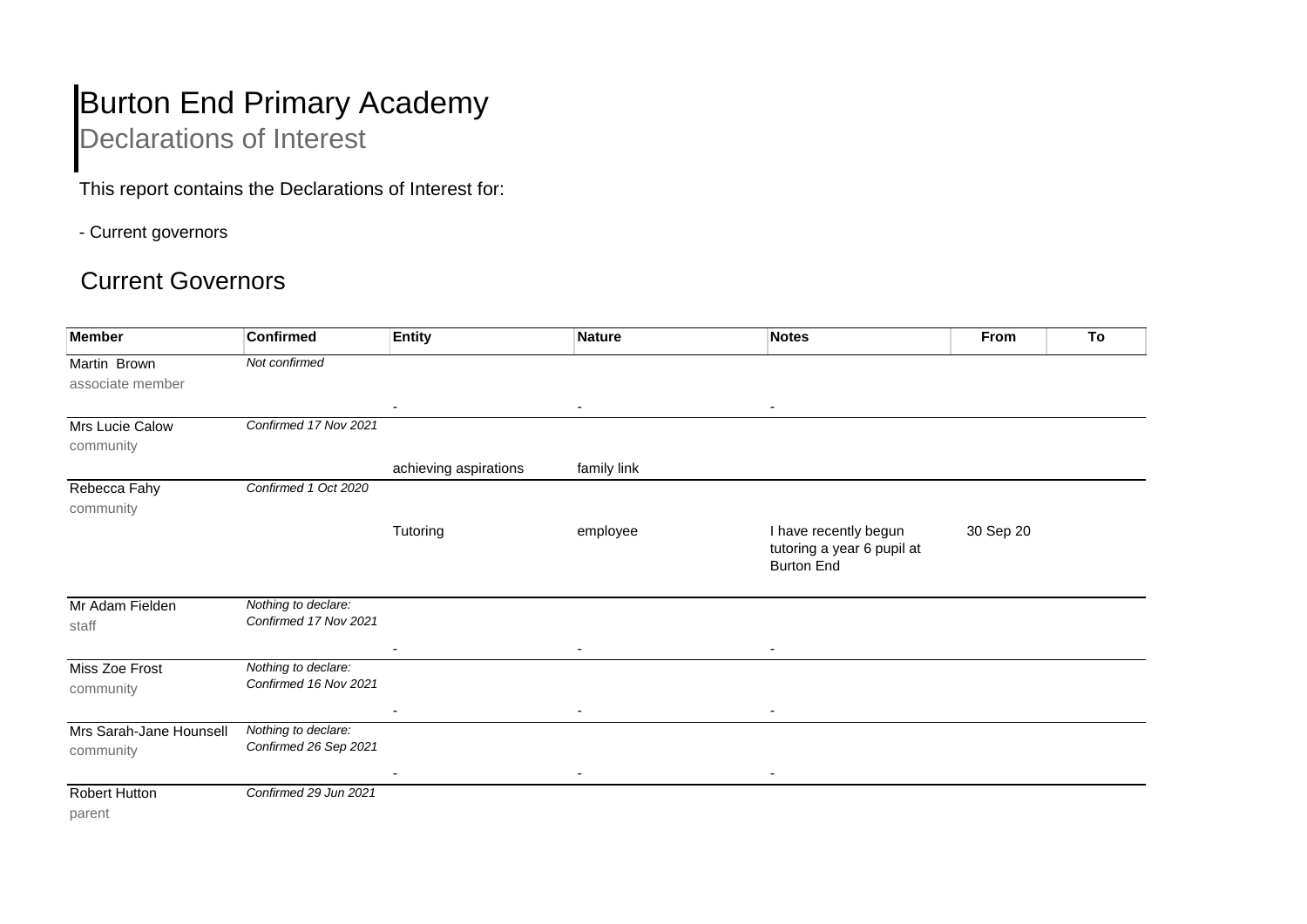|                                 |                                              | <b>SP Tutors</b>                           | <b>Administration Assistant</b> | My wife Danielle Hutton is a<br>temporary employee of SP<br>Tutors which is linked to the<br>Unity Schools Partnership. | 16 Sep 21 |
|---------------------------------|----------------------------------------------|--------------------------------------------|---------------------------------|-------------------------------------------------------------------------------------------------------------------------|-----------|
| Mrs Hayley Jobson<br>other      | Nothing to declare:<br>Confirmed 19 Nov 2021 |                                            |                                 |                                                                                                                         |           |
| Mrs Toni Kittle<br>director     | Not confirmed                                |                                            |                                 |                                                                                                                         |           |
| Mrs Cheryl Morgan               | Confirmed 4 Aug 2021                         |                                            |                                 |                                                                                                                         |           |
|                                 |                                              | Long Melford Primary<br>School             | Governor                        | I have a grandson who is<br>currently a Year 6 pupil at<br>the school and a grandson<br>who is in Yr1 at the school.    |           |
|                                 |                                              | Schools Choice                             | <b>Clerk to Governors</b>       | Paid employment.                                                                                                        | 01 Sep 19 |
|                                 |                                              | Ormiston Sudbury                           | Parent Governor                 |                                                                                                                         | 28 Feb 20 |
|                                 |                                              | <b>Hartest Primary School</b>              | Governor                        | To support Hartest and<br>Amanda Woolmer                                                                                | 01 Sep 20 |
| Mrs Monique Plumridge<br>parent | Nothing to declare:<br>Confirmed 24 Sep 2021 |                                            |                                 |                                                                                                                         |           |
| Mrs Becky Poynter<br>other      | Confirmed 2 Sep 2021                         |                                            | $\sim$                          | $\blacksquare$                                                                                                          |           |
|                                 |                                              | <b>Belchamp Consulting</b><br>Services Ltd | <b>Governance Consultant</b>    | Clients include EES for<br>Schools Essex/Suffolk CC                                                                     | 01 Mar 15 |
|                                 |                                              | Schools Choice                             | Governance Professional         | Federation of two primary<br>schools in Essex                                                                           | 01 Feb 18 |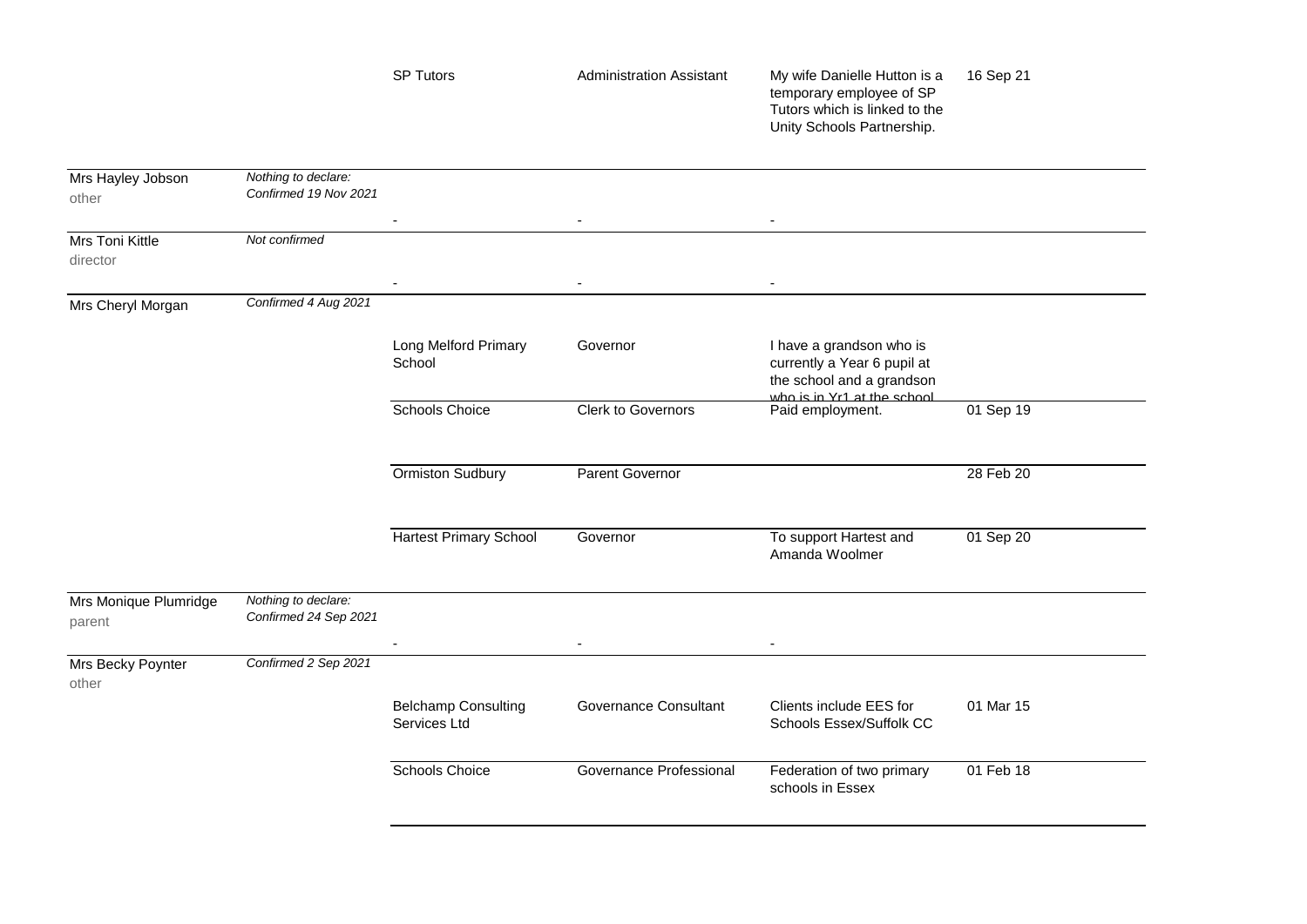#### Unity Schools Partnership Head of Governance **Department of Sep 18** 01 Sep 18

|                                          | Vine Schools Academy<br>Trust                  | Director                 |                                                             | 01 Jan 17 | 30 Jun 18 |
|------------------------------------------|------------------------------------------------|--------------------------|-------------------------------------------------------------|-----------|-----------|
|                                          | Hedingham School                               | Director                 |                                                             | 25 Mar 15 | 25 Mar 19 |
|                                          | <b>Churchill Free Special</b><br>School        | Governor                 | <b>Chair of Governors</b>                                   | 19 Jul 18 |           |
|                                          | National Leader of<br>Governance               | Consultant               | <b>Public Appointment</b>                                   | 01 Apr 16 | 31 Aug 21 |
|                                          | <b>Wells Hall Primary School</b>               | Governor                 | <b>Chair of Governors</b>                                   | 01 Sep 19 |           |
|                                          | <b>Woodhall Primary School</b>                 | Associate Governor       |                                                             | 13 Jul 17 |           |
|                                          | Schools' Choice                                | <b>Associate Trainer</b> | Providing training for<br>Governors                         | 01 Sep 20 |           |
|                                          | <b>Billericay Teaching School</b><br>Allicance | <b>Associate Trainer</b> | <b>Providing Governance</b><br><b>Professional Training</b> | 21 Jan 21 |           |
|                                          | Westfield Primary Academy Governor             |                          |                                                             | 21 Feb 19 |           |
| Confirmed 23 Sep 2021<br>Ms Angie Roques |                                                |                          |                                                             |           |           |

Clerk to a number of school governing bodies across Suffolk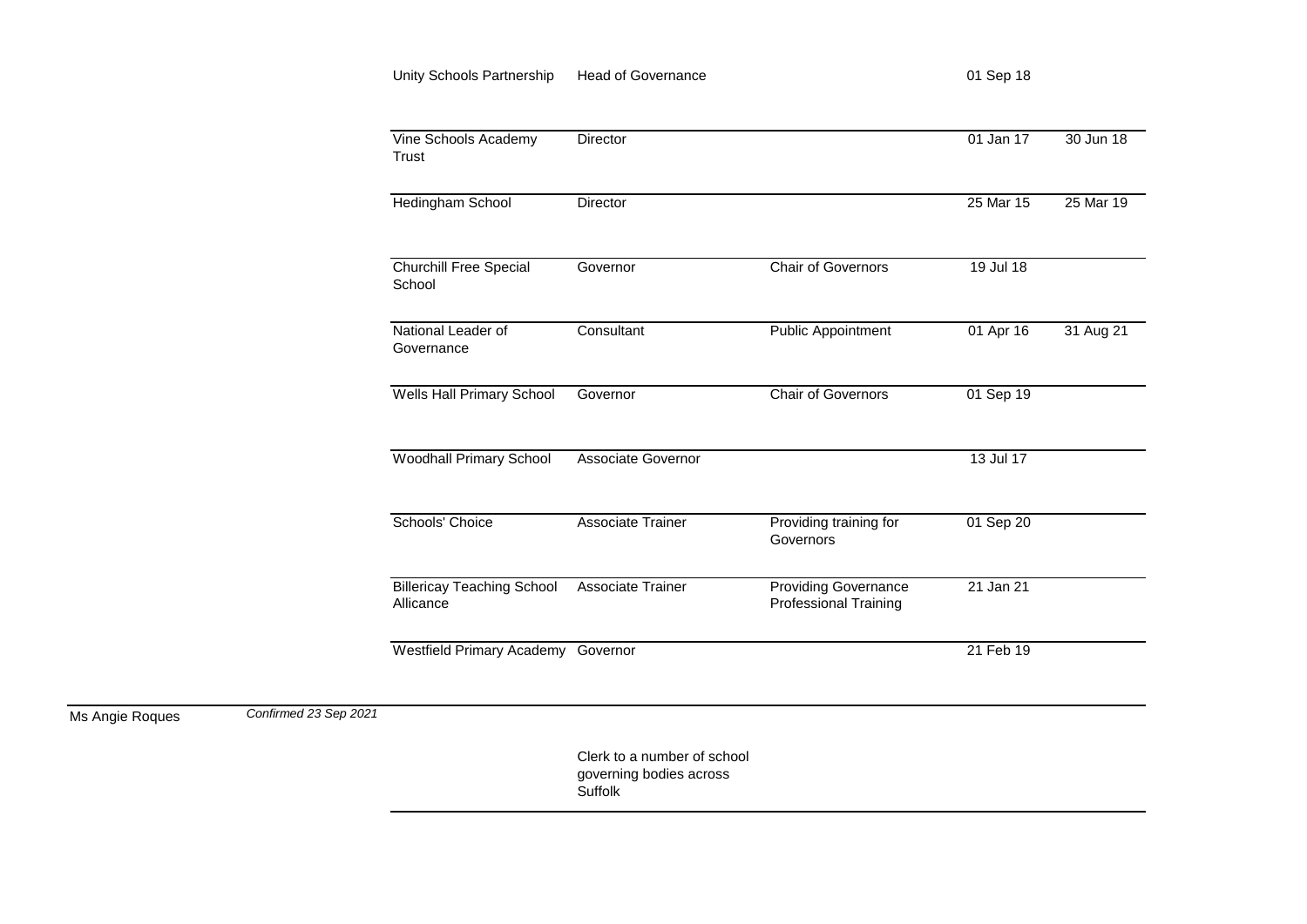|                                    |                                              | SchoolsChoice                                                     | Employer                 | Clerk for other schools                                   | 01 Oct 18 |
|------------------------------------|----------------------------------------------|-------------------------------------------------------------------|--------------------------|-----------------------------------------------------------|-----------|
|                                    |                                              |                                                                   |                          |                                                           |           |
|                                    |                                              | Schools Choice (Vertas)                                           | Clerk to Governing Board | I clerk a number of<br>governors boards across<br>Suffolk |           |
| Mrs Karen Sheargold<br>headteacher | Nothing to declare:<br>Confirmed 19 Nov 2021 |                                                                   |                          | $\overline{\phantom{a}}$                                  |           |
| <b>Michal Skerik</b><br>parent     | Nothing to declare:<br>Confirmed 22 Sep 2021 |                                                                   |                          |                                                           |           |
| Alan Stinchcombe<br>community      | Confirmed 4 Oct 2021                         |                                                                   |                          |                                                           |           |
|                                    |                                              | University of Cambridge<br><b>Local Examinations</b><br>Syndicate | Employee                 |                                                           | 01 Jan 12 |
|                                    |                                              | The Labour Party                                                  | Member                   |                                                           | 01 Jan 15 |
| <b>Haydon Willis</b><br>other      | Nothing to declare:<br>Confirmed 9 Nov 2021  |                                                                   |                          |                                                           |           |
|                                    |                                              |                                                                   |                          |                                                           |           |
| Mr Darren Woodward                 | Confirmed 23 Sep 2021                        |                                                                   |                          |                                                           |           |
| other                              |                                              | Lissa Woodward                                                    | Employee                 | My wife is a teacher at<br><b>Coupals Primary Academy</b> | 01 Sep 19 |
|                                    |                                              | Newmarket Academy                                                 | Governor                 |                                                           | 04 May 16 |